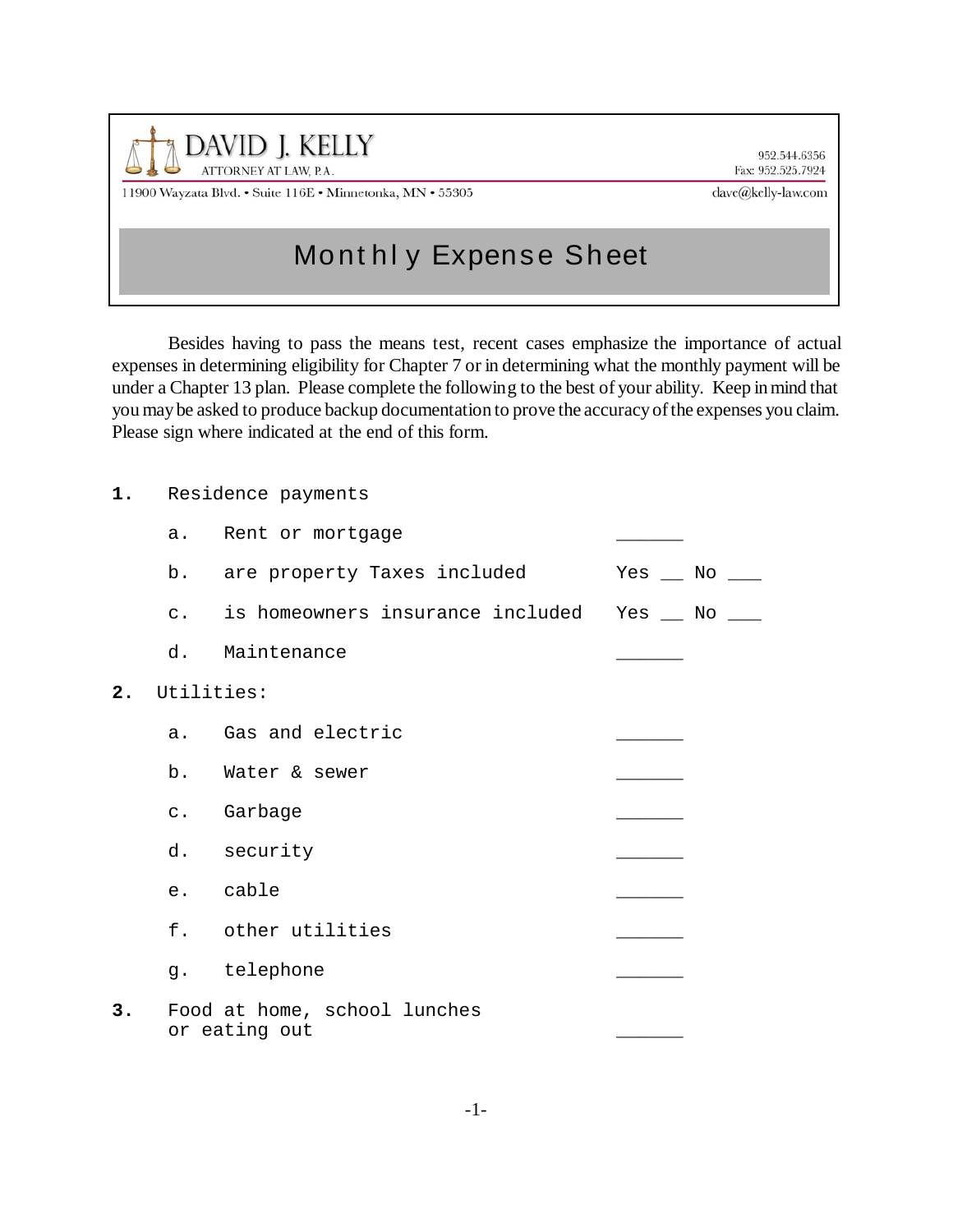| 4.  | Clothing                                                         |                                                                       |  |  |
|-----|------------------------------------------------------------------|-----------------------------------------------------------------------|--|--|
| 5.  | Laundry/dry cleaning                                             |                                                                       |  |  |
| б.  | Medical & dental (not deducted from<br>your paycheck)            |                                                                       |  |  |
| 7.  | Transportation: (gas, oil, repair)                               |                                                                       |  |  |
| 8.  | Recreation/clubs/entertainment;<br>newspapers/periodicals/books: |                                                                       |  |  |
| 9.  | Charitable contributions:                                        |                                                                       |  |  |
| 10. | Insurances:                                                      |                                                                       |  |  |
|     | a.                                                               | Homeowners/renters<br>(not<br>included with your<br>mortgage payment) |  |  |
|     | b.                                                               | Life insurance: (not deducted<br>from your paycheck)                  |  |  |
|     | $\mathbf{c}$ .                                                   | Health insurance: (not deducted<br>from your paycheck)                |  |  |
|     | d.                                                               | Auto insurance:                                                       |  |  |
|     | е.                                                               | Other insurance:                                                      |  |  |
| 11. | Taxes:                                                           |                                                                       |  |  |
|     | a.                                                               | Real estate property taxes:                                           |  |  |
|     | b.                                                               | Other taxes:                                                          |  |  |
|     |                                                                  |                                                                       |  |  |

**12.** Auto installment payment: \_\_\_\_\_\_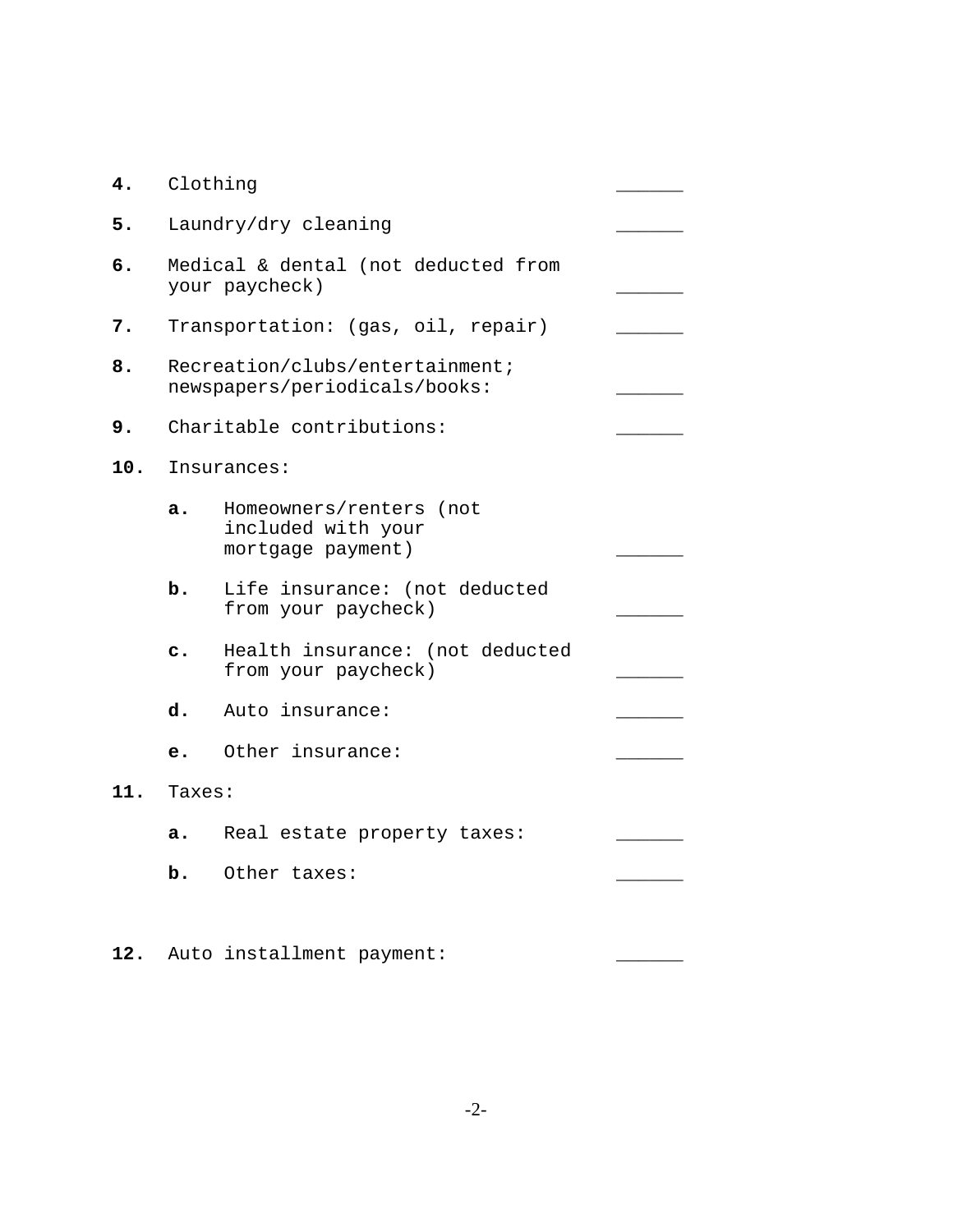**13.** Other installment payments (this is for only the payments you are keeping after you file bankruptcy):

**14.** Child support paid:

 Name, age of child, relationship of child to debtor/spouse: a. \_\_\_\_\_ b. \_\_\_\_\_ c.

\_\_\_\_\_\_\_\_\_\_\_\_\_\_\_\_\_\_\_\_\_\_\_\_\_\_\_\_\_\_\_\_\_\_\_\_\_\_\_\_\_\_\_\_\_\_\_\_\_\_\_\_\_\_\_\_\_\_\_\_\_\_\_\_\_\_

\_\_\_\_\_\_\_\_\_\_\_\_\_\_\_\_\_\_\_\_\_\_\_\_\_\_\_\_\_\_\_\_\_\_\_\_\_\_\_\_\_\_\_\_\_\_\_\_\_\_\_\_\_\_\_\_\_\_\_\_\_\_\_\_\_\_\_

d.

**15.** Child care \_\_\_\_\_

- **16.** Spousal support: Enter name, age, and relationship of ex-spouse to debtor/spouse:
- **17.** Payments for dependents not living at home Enter name, age, and relationship to debtor/spouse

\_\_\_\_\_\_\_\_\_\_\_\_\_\_\_\_\_\_\_\_\_\_\_\_\_\_\_\_\_\_\_\_\_\_\_\_\_\_ \_\_\_\_\_

\_\_\_\_\_\_\_\_\_\_\_\_\_\_\_\_\_\_\_\_\_\_\_\_\_\_\_\_\_\_\_\_\_\_\_\_\_\_\_\_\_\_\_\_\_

- **18.** Personal grooming including haircuts \_\_\_\_\_ (Chapter 13 only)
- 19. Pet expenses including Veterinary (Chapter 13 only)
- 20. Total monthly expenses